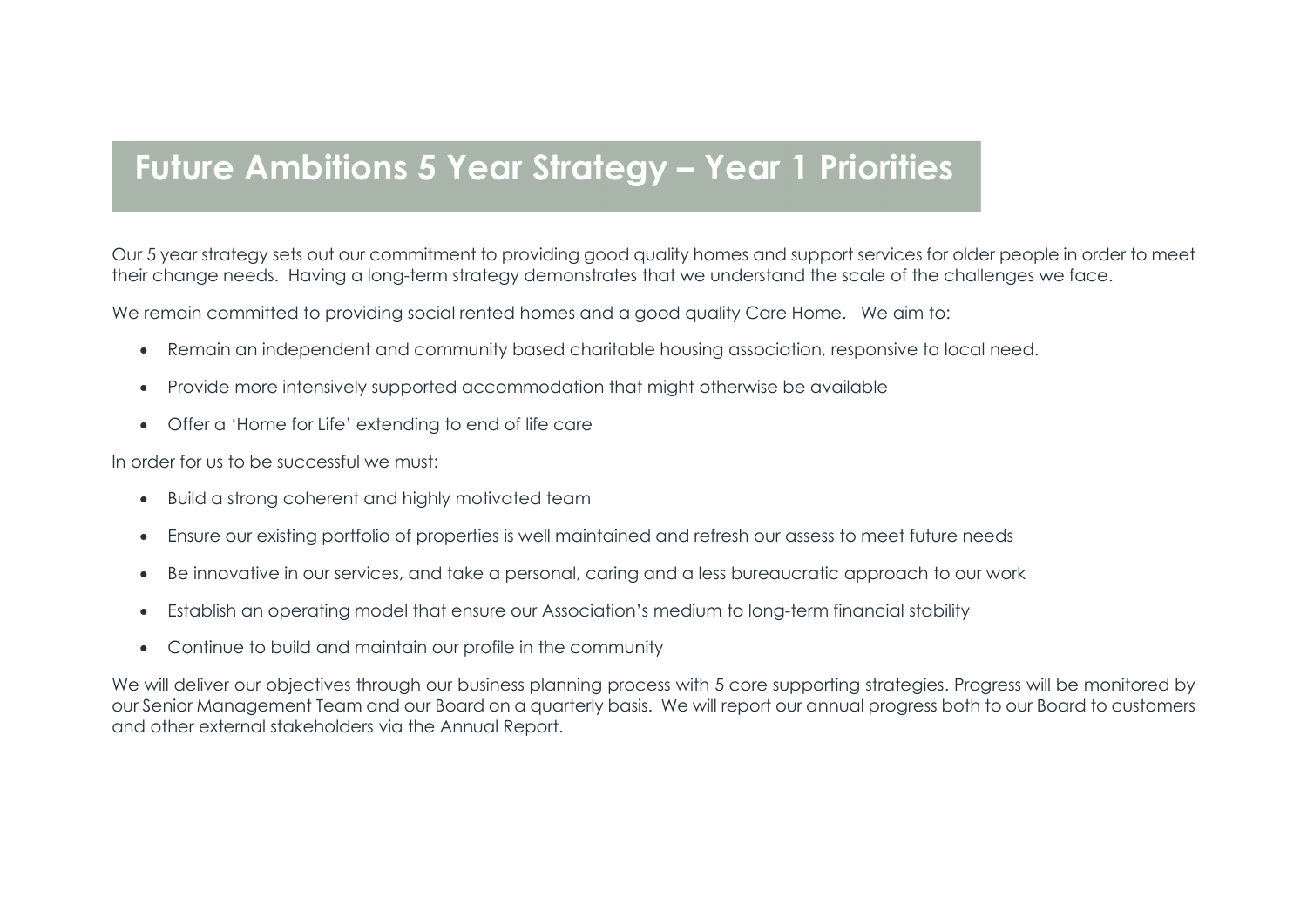## Providing good quality homes and care/support services for older people

| <b>Enablers of Success</b>                                              | Year 1 Priorities - 2022                                                                                                                                                                                                                                                                                                                                        |
|-------------------------------------------------------------------------|-----------------------------------------------------------------------------------------------------------------------------------------------------------------------------------------------------------------------------------------------------------------------------------------------------------------------------------------------------------------|
| <b>Build</b><br>a strong coherent<br>highly<br>motivated<br>and<br>team | To review past and current staff survey results. Produce an action plan that aims to prove that<br>$\bullet$<br>Rockdale is a pleasant place to work, encourages happiness, acts upon issues such as harassment<br>and bullying and reduces reports of stress in the workplace.                                                                                 |
|                                                                         | To develop a training plan that sets to identify compliancy requirements, needs and skills gaps. This<br>will assist in seeking out appropriate training and implement a programme that seeks to enhance<br>individual needs and creates opportunities for self-development.                                                                                    |
|                                                                         | Define the culture – embed collaborative approach and create opportunities to foster relationships<br>that will deliver excellence. Embed Rockdale values and behaviors, be open and transparent and<br>continually share processes for reporting inappropriate behaviour.                                                                                      |
|                                                                         | Create an effective Senior Management Team that has strong leadership skills by sharing the vision,<br>demonstrates integrity, communicates effectively, motivates and inspires and empowers others.<br>Sets clear objectives, and creates a supportive environment through change management and<br>recognises and celebrates success.                         |
|                                                                         | Develop a Succession and Retention Plan – create opportunities to identify and develop new<br>leaders, consider options for recognition and awards, achieving a work-life balance with flexible<br>arrangements and well-being support.                                                                                                                         |
| Attend to and refresh our<br>meet future<br>to<br>assets<br>needs       | To develop our 25-year plan following the completion of the stock condition survey carried out in<br>$\bullet$<br>2021. The survey will inform a minor works/maintenance programme that will need to be undertaken<br>in the future and then a more extensive capital replacement programme of major elements such<br>as roofs and replacement heating systems. |
|                                                                         | To develop an Asset Strategy plan that provides a framework in which we will manage, maintain<br>and invest in our housing assets. It will aim to deliver investment in our existing properties, stock,                                                                                                                                                         |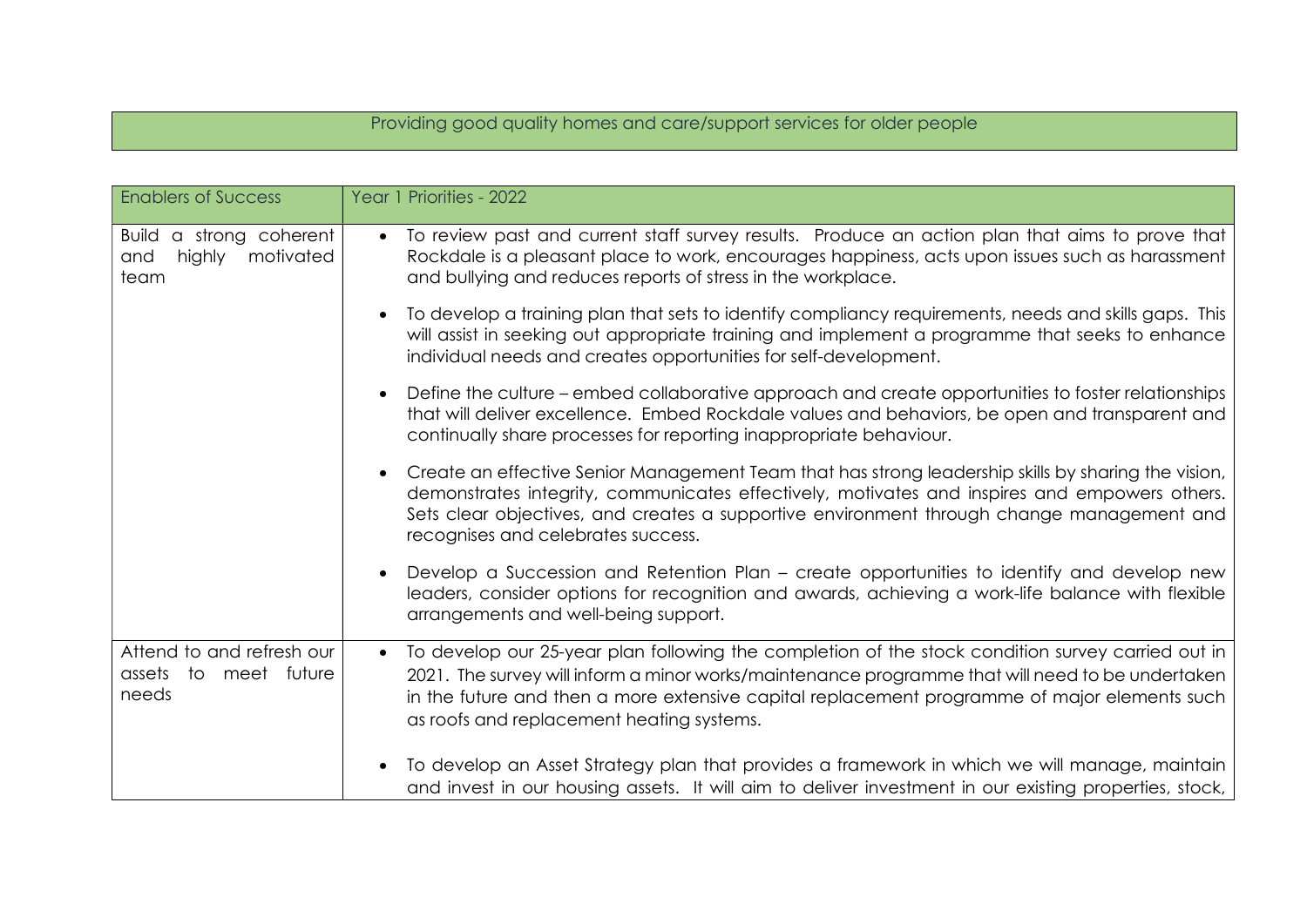|                                                                                                                                                         | improvement, planned and responsive repair programmes in a structured and sustainable way.<br>The framework will also consider how we will deliver a sound financial plan, increase energy<br>efficiency in our stock and current and future use of technology.                                                                                                                                                                                                                   |
|---------------------------------------------------------------------------------------------------------------------------------------------------------|-----------------------------------------------------------------------------------------------------------------------------------------------------------------------------------------------------------------------------------------------------------------------------------------------------------------------------------------------------------------------------------------------------------------------------------------------------------------------------------|
| Take advantage of our<br>small size to be innovative<br>in our services, and take a<br>personal caring and less<br>bureaucratic approach<br>to our work | lit is our philosophy that great care supports people practically, socially, and emotionally and this is<br>reflected in our approach regardless of the level of support needed. To achieve an increased<br>rating, evidencing that our Care Home is fully compliant in all requirements. Once achieved to<br>consider whether there is an appetite to expand our care provision by providing end of life care<br>and additional support services in our overall 5 year strategy. |
|                                                                                                                                                         | To identify efficiencies by removing activity that has no value to the customer experience. We aim<br>to do this by conducting a lean review and map activity to ensure resources are focused where<br>they have most value/impact. To deliver good quality, affordable rented and leasehold homes with<br>enhanced landlord services.                                                                                                                                            |
|                                                                                                                                                         | To modernize our service accessibility. To build on our digital engagement opportunities to ensure<br>our service is efficient and easy to access. We will measure this by percentage of digital interactions<br>and begin to create flexibility for customers through our lettings practice. Be customer-driven, by<br>giving choice in when and how existing and new resident's access out services.                                                                            |
|                                                                                                                                                         | Benchmarking creates a structure where we measure our performance levels, we can then<br>compare them with other social housing organisations with similar characteristics to see how well we<br>are doing, where we are meeting the sector norms, and where we may be falling short.                                                                                                                                                                                             |
| Establish financial stability<br>both short and long-term                                                                                               | • To re-establish a strong, stable financial position despite the ongoing impact of the pandemic,<br>keeping tight control and oversight on costs. Working closely with Rockdale House and Senior<br>Management Team to ensure new admissions are dealt with promptly to reduce ongoing void loss.                                                                                                                                                                                |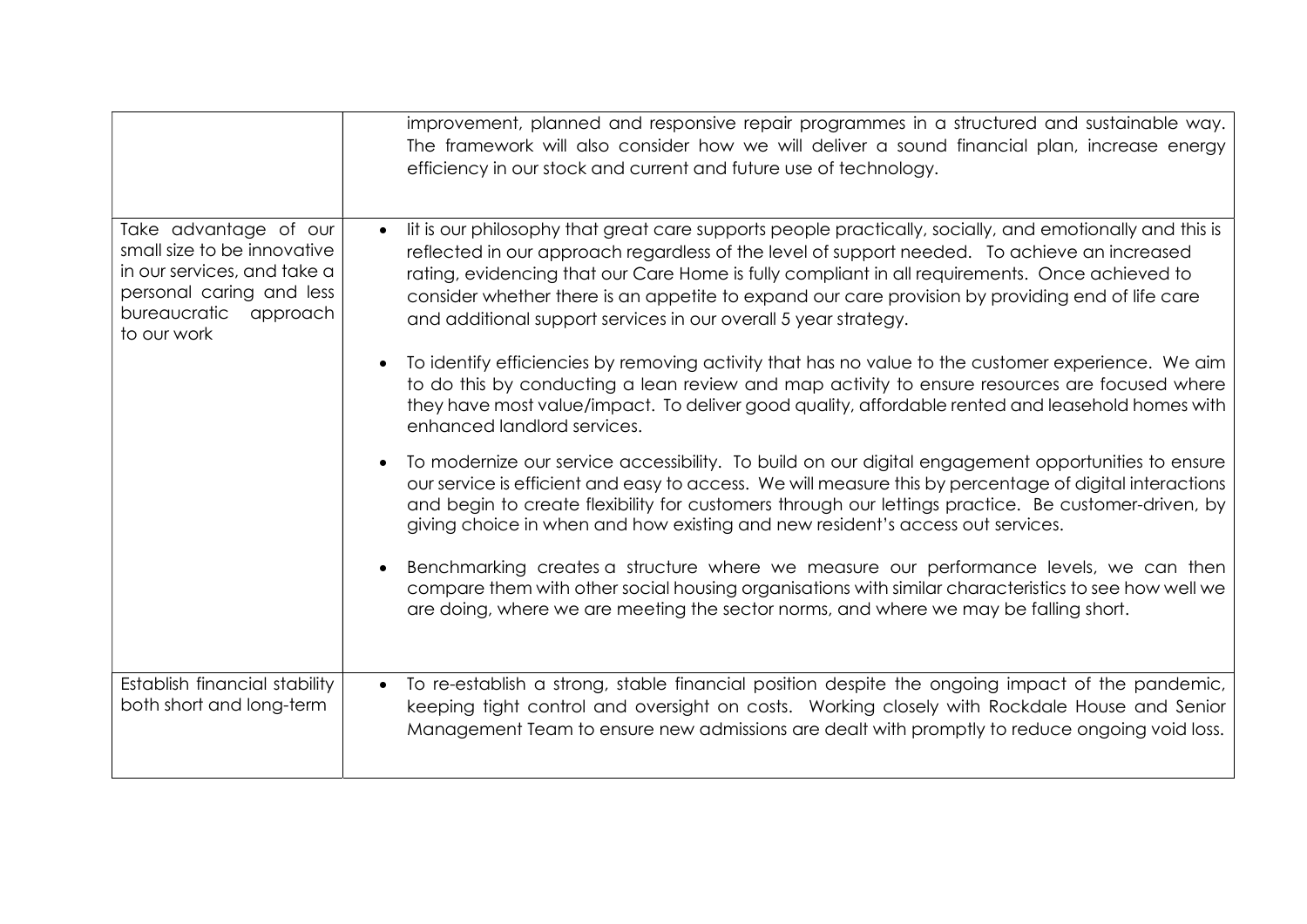|                                                                                  | • To show that we have clear lines of responsibilities and delegated authority, ensure that they are<br>effective and timely decision making processes are in place that provides requisite authority and<br>holds individuals to account.                                                                                                                                                                                                                    |
|----------------------------------------------------------------------------------|---------------------------------------------------------------------------------------------------------------------------------------------------------------------------------------------------------------------------------------------------------------------------------------------------------------------------------------------------------------------------------------------------------------------------------------------------------------|
|                                                                                  | To demonstrate that we have sufficient financial controls and processes in place to monitor and<br>control the direction, allocation and usage of our financial resources and evidence operational<br>efficiency.                                                                                                                                                                                                                                             |
|                                                                                  | Reserves are an essential part of good financial management. They help to cope with unpredictable<br>financial pressures and plan for future spending commitments. A reserve strategy is required, this will<br>be integral to the annual budget setting process. The strategy will show the level of reserves and<br>how these have changed over time and the forward strategy for reserves to support Rockdale's<br>short to lerm term strategy.            |
|                                                                                  | Ensure Value for Money is embedded through all decision-making processes. To undertake regular<br>reviews in areas of high-value costs such as those associated with repair work, maintenance<br>contracts and utility costs.                                                                                                                                                                                                                                 |
|                                                                                  | Risk Management – our corporate risk map enables the Board to review all known and emerging<br>risks and allows Senior Management Team to take mitigating action. The Asset Strategy will support<br>the risk map by providing greater assurance in relation to legislation and statutory obligations by<br>implementing additional assurance checks.                                                                                                         |
| Strengthen<br>our<br>Community<br>Profile,<br>Marketing and Charitable<br>Status | To develop a Marketing and Fundraising Strategy that aims to increase our charitable work by<br>$\bullet$<br>seeking grants and donations for the support and expansion of our charity, this will be used to<br>support those who do not have the financial means to access our services. It will also aim to increase<br>public image and build strong links and relationships with the wider community, promoting Rockdale<br>as a charitable organisation. |
|                                                                                  | To enhance our Marketing, PR and communications platforms by delivering a coordinated<br>approach that informs and obtains feedback from residents, widens our network and increases our<br>access to support, volunteering and fundraising opportunities.                                                                                                                                                                                                    |